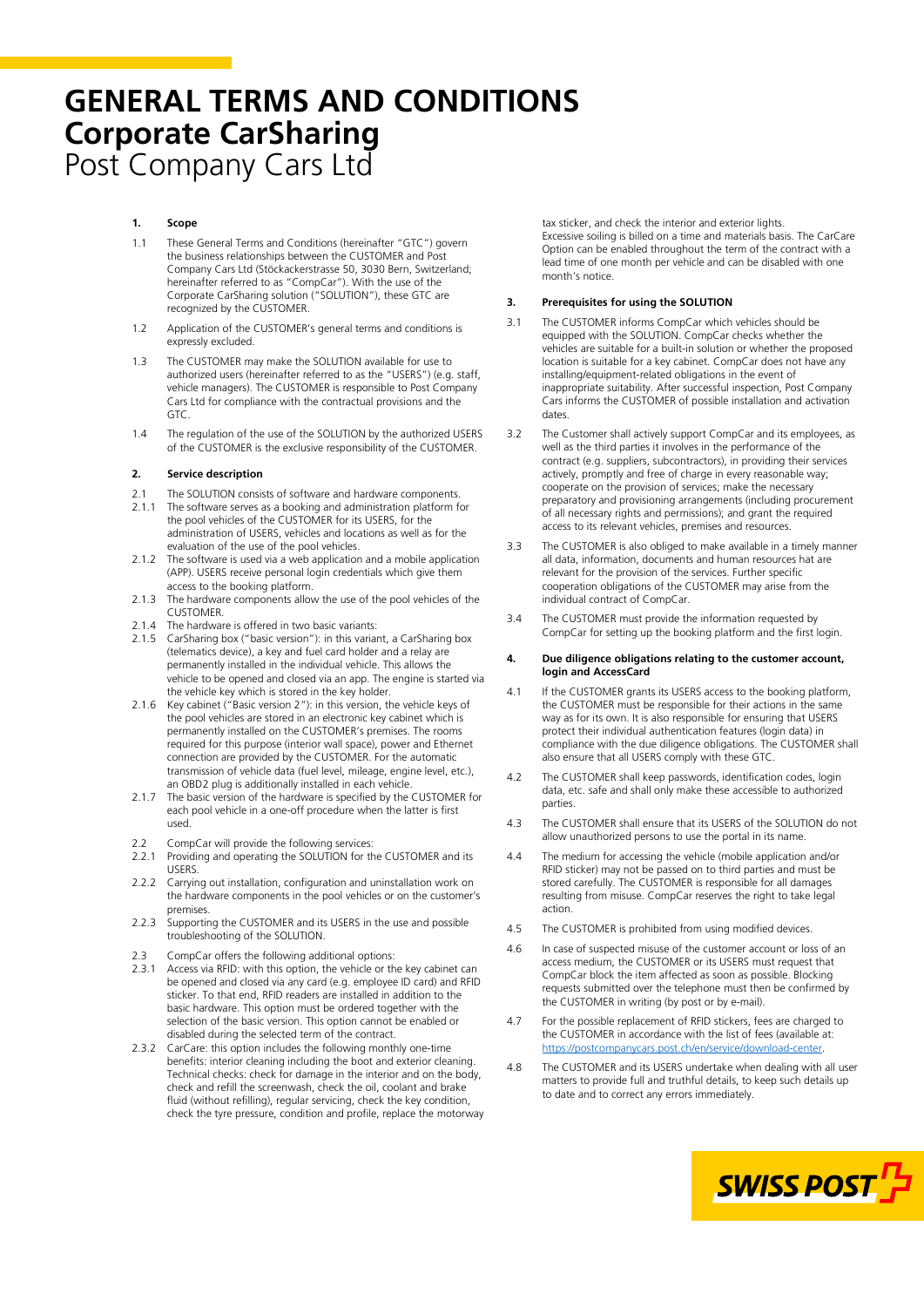- 4.9 The vehicle can be used for business and/or private journeys, which can be logged separately in the booking portal. The CUSTOMER is responsible for the correct handling by the USER and for verifying that the USER does so correctly.
- 4.10 The CUSTOMER is obliged to always keep its USERS up-to-date with regard to contractual regulations, rights and obligations, tariffs and fees as well as procedures.
- 4.11 USERS of pool vehicles must have a driving licence valid in Switzerland for the corresponding vehicle category. If the driving licence is cancelled, they are not entitled to drive the vehicle. The CUSTOMER is responsible for monitoring and ensuring compliance with these regulations. The CUSTOMER undertakes to block outgoing USERS itself in the booking portal.

# **5. Breach of due diligence obligations**

- 5.1 CompCar is entitled to block the customer account at any time in the event of non-compliance with the contractual provisions or the GTC on the part of the CUSTOMER
- 5.2 If the customer account is blocked, existing reservations will be cancelled. The reduction of already incurred claims of CompCar and/or the reimbursement of payments already made, as well as claims for damages of the CUSTOMER and/or the USER, are excluded.

# **6. Obligations to provide information**

6.1 The other party shall be notified immediately in the event of any extraordinary events. Each party shall directly report particularly urgent cases to the other party's designated contact/contact persons. Each party is authorized to request the other party to provide written or oral information on questions pertaining to the performance of this contract.

#### **7. Prices and payment methods**

- 7.1 The prices and payment conditions specified in the individual contract are decisive.
- 7.2 The CUSTOMER is responsible for settling the invoice promptly.
- 7.3 Objections to the invoice should be sent to CompCar in writing within 30 days of receipt of the invoice.
- 7.4 If payment is not received within the payment period, the CUSTOMER automatically enters into default without requiring a dunning letter; in this case CompCar is authorized to demand statutory default interest on the outstanding amount. Claims for damages are reserved.
- 7.5 Should the CUSTOMER be in arrears with payments to CompCar for more than 60 days, CompCar is entitled to terminate this contract for good cause in accordance with section 16.
- 7.6 Furthermore, the non-use of contractual services by the CUSTOMER shall not exempt it from the obligation to pay ongoing fees.
- 7.7 The Customer is not permitted to offset CompCar claims with counterclaims.

# **8. Scope of usage rights**

- 8.1 CompCar grants the CUSTOMER and/or its affiliates a right to use the SOLUTION within the scope of the services according to the individual contract. This right of use is limited in terms of time to the term of the contract and in terms of geography to Switzerland and the EU/EEA area. It also includes the right to use the SOLUTION by the CUSTOMER's USERS.
- 8.2 This does not include the right to resell the right to use the SOLUTION to third parties or to have it used by third parties who do not belong to an affiliated company of the CUSTOMER (see section 8.3).
- 8.3 For the purposes of the agreement, the term "affiliated company" means any entity, company or other unit which, at the relevant time: (i) is controlled by that party; or (ii) controls that party; or (iii) is under joint control with that party. For this purpose,  $2$  control' means either the direct or indirect control of more than 50% of the shares or other investments in the company that are entitled to vote in the election of directors (or, in the case of a company that is not a public limited company, in the election or appointment of the relevant administrative bodies).

#### **9. Ownership and intellectual property rights**

- 9.1 Ownership rights covering hardware and software licences remain with CompCar.
- 9.2 All existing property rights (intellectual property rights and ancillary copyrights as well as any contingent rights thereto) shall remain with the party which has disclosed them. No property rights (copyright, trademark, design or patent rights) shall be conferred by this contract. The CUSTOMER is not entitled to submit or protect

any property rights (intellectual property rights and ancillary copyrights as well as any contingent rights to such) or domain names arising from this business relationship alone without prior agreement to the contrary.

- 9.3 All property rights that arise in connection with the provision of the SOLUTION (process completion, hardware and software components) (including further or new developments) are the property of CompCar or remain with CompCar.
- 9.4 Both parties undertake to indemnify the other Party against any claims by third parties based on the violation of property rights or other rights to the extent that the Party under obligation to indemnify is responsible for such a legal violation as a result of its contractual performance.
- 9.5 The parties shall inform each other immediately of any such claims asserted by third parties. The parties shall consult with each another about the defence against claims. The parties shall provide each other with reasonable support in the defence of such claims and keep each other regularly informed of the progress of the proceedings without delay.

# **10. Use of trademarks and logos**

Trademarks and logos may only be used with the written consent of the Party concerned, and for the purpose of the performance of the underlying contract.

#### **11. Availability and service interruptions**

- 11.1 Access to the SOLUTION requires an Internet connection which is not part of CompCar's service.
- 11.2 The creation, modification and termination of bookings via the app, as well as the opening and closing of the vehicle via remote maintenance (only applies to the built-in solution), cannot be ensured in locations with no or bad Internet reception (e.g. underground car parks). CompCar does not guarantee trouble-free use of the SOLUTION in underground car parks. The CUSTOMER must ensure that there is an Internet connection with sufficient capacity for opening and closing the vehicles. CompCar does not accept any responsibility in this regard.
- 11.3 CompCar endeavours to ensure maximum uninterrupted availability of the login, online services and functions. However, it does not provide any guarantee with regard to the uninterrupted running of the service or the provision of the service at a certain time.
- 11.4 CompCar shall keep short all interruptions necessary to rectify disruptions, implement maintenance windows, introduce new technologies, etc. and will carry them out during quiet times whenever possible.

# **12. Support**

For customer support, CompCar provides a support team according t[o https://postcompanycars.post.ch/en/service/help-and-support.](https://postcompanycars.post.ch/en/service/help-and-support)

#### **13. Contacts**

- 13.1 In order to ensure successful cooperation, the parties shall name the organizational units and contacts (offices and people) acting on their behalf in all matters connected with the drawn up contractual documentation.
- 13.2 The CompCar contact person is responsible for the contractual performance of the services. They coordinate the required service units within CompCar. The CUSTOMER's contact shall be responsible for ensuring that the provisions regarding the duties to provide the required goods and services and obligations to cooperate are complied with. They shall also be responsible for the internal coordination of the CUSTOMER's services and for contract management. Changes to contacts shall be shared in advance with the other Party at an early stage.

# **14. Liability**

- *14.1 Liability of the CUSTOMER*
- 14.1.1 The CUSTOMER is liable to Swiss Post for loss or damage due in any way to the non-performance or poor performance of its contractual obligations, if it fails to prove that these are not its fault.
- 14.1.2 The CUSTOMER is liable for any misuse of the SOLUTION until receipt of the written notification of misuse or – in case of loss of the access medium – until CompCar is duly notified. It is also liable in the event of unauthorized disclosure of the access medium to unauthorized third parties.
- 14.1.3 The CUSTOMER agrees to indemnify CompCar against all claims asserted by third parties resulting from the use in breach of contract or unlawful or improper use of the customer account, online services and apps. This also includes an obligation to fully indemnify CompCar against legal defence costs (e.g. court and lawyers' fees).
- 14.1.4 If the CUSTOMER uses unlawfully modified devices (e.g. jailbreak in mobile phones) in accordance with section 4.5 above, then it bears all associated risks and damages in full.